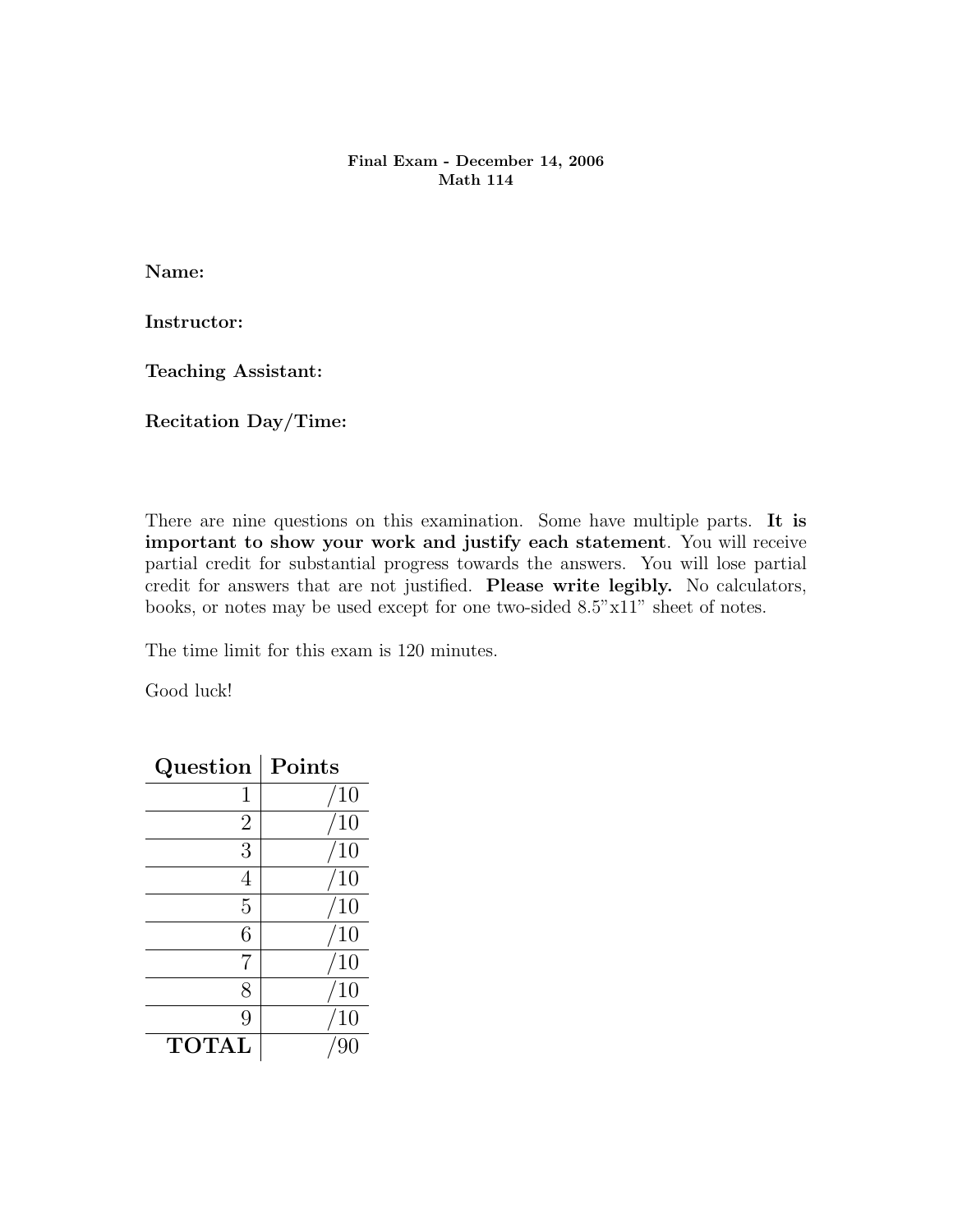1. Solve the initial value problem:

$$
\frac{dy}{dx} = -\sqrt{y}\sin x, \quad y(0) = 4.
$$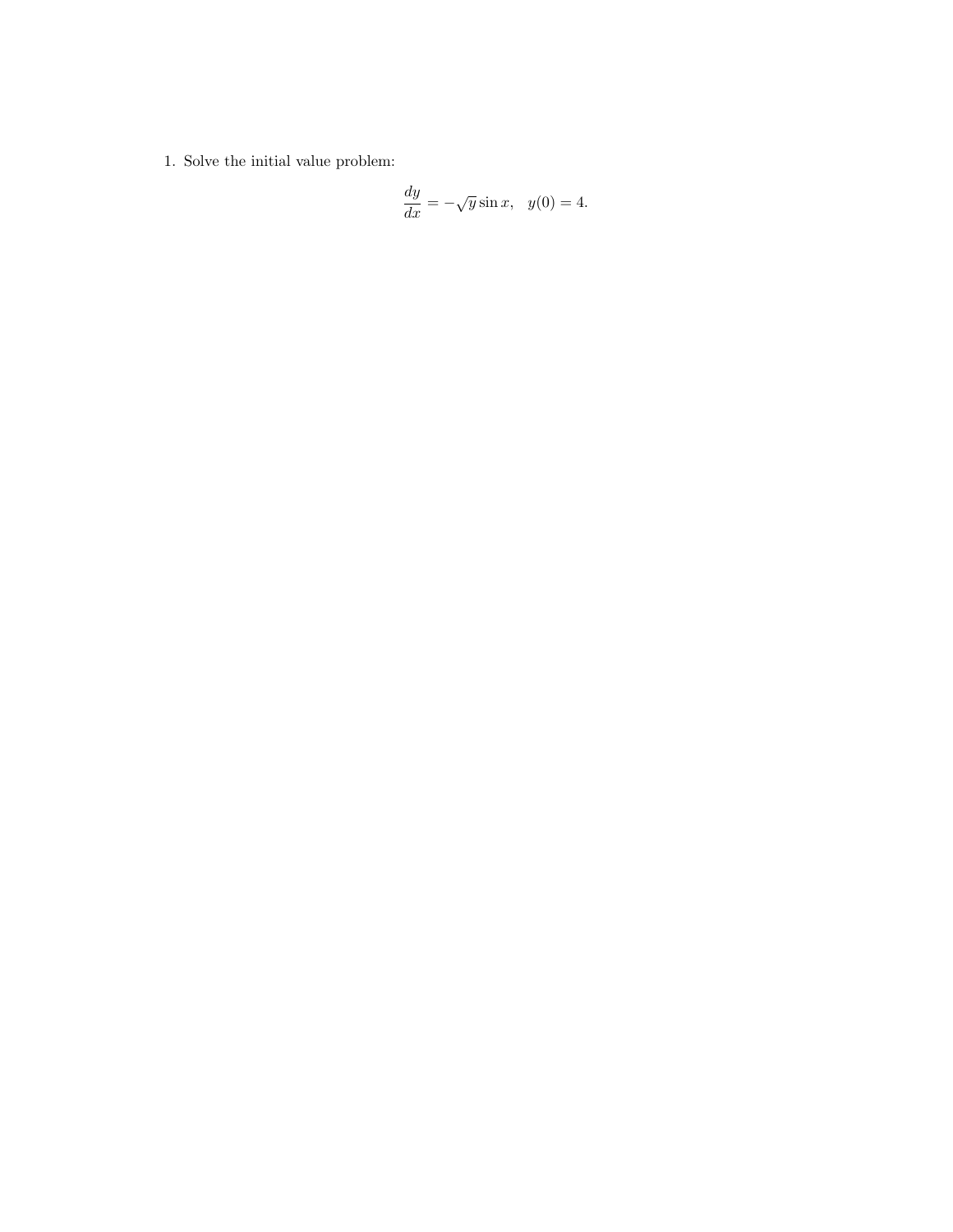2. Solve the following differential equation:

$$
2y' + \frac{4}{x}y = \left(\frac{\sqrt{2}\cos x}{x}\right)^2
$$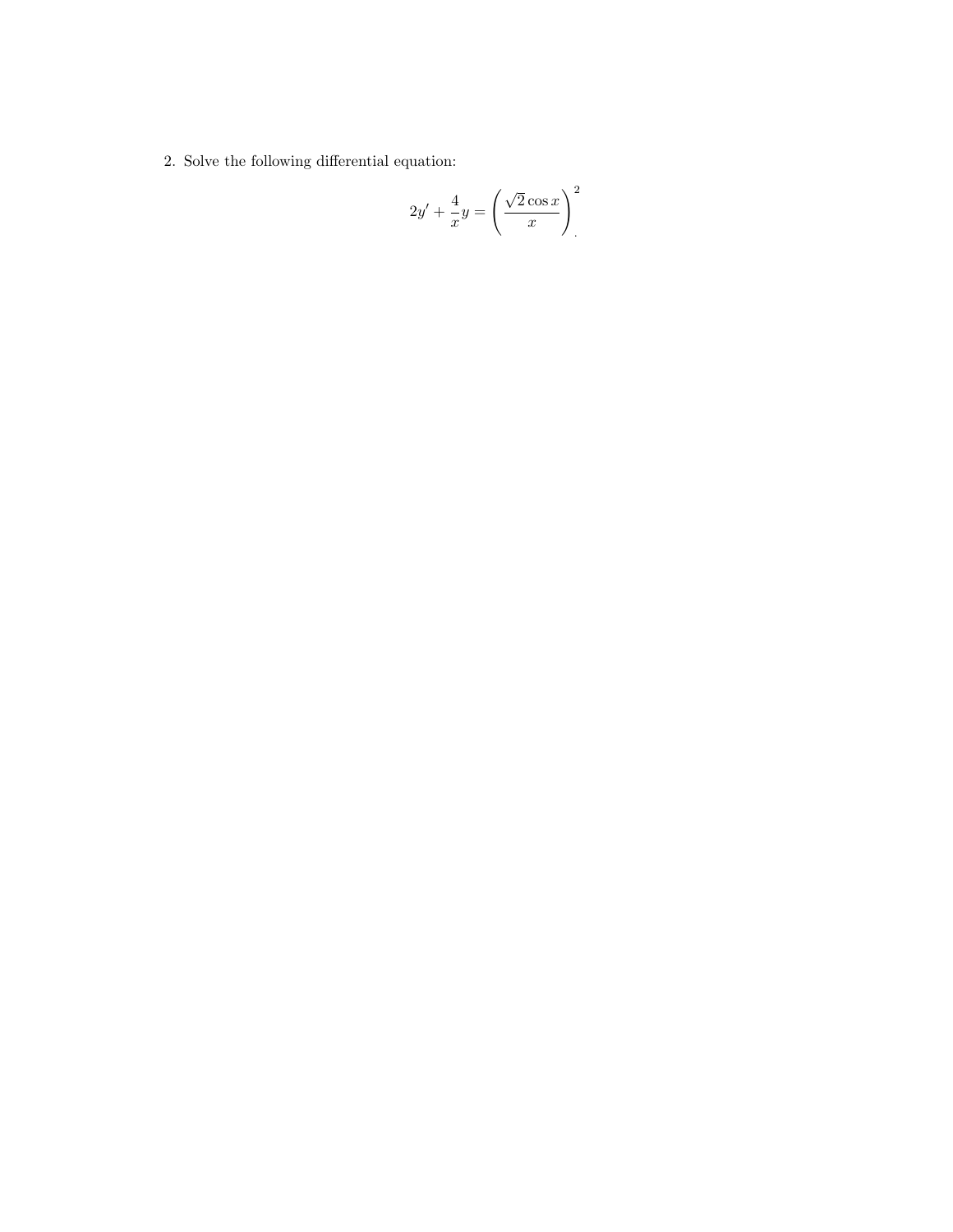- 3. (a) A particle is traveling upwards along the y-axis. It starts at the origin at time  $t = 0$ with speed equal to 2 units per second. At each time  $t$ , the magnitude of its acceleration is equal to its distance from the origin, and the direction of the acceleration is along the positive y-axis. Let  $y(t)$  be the distance of the particle from the origin at time t.
	- i. Write down an initial-value problem that is satisfied by  $y(t)$ .
	- ii. Solve the initial-value problem to find  $y(t)$ .

(b) Find the most general solution,  $y(t)$ , to the differential equation:

$$
y'' - y = te^t.
$$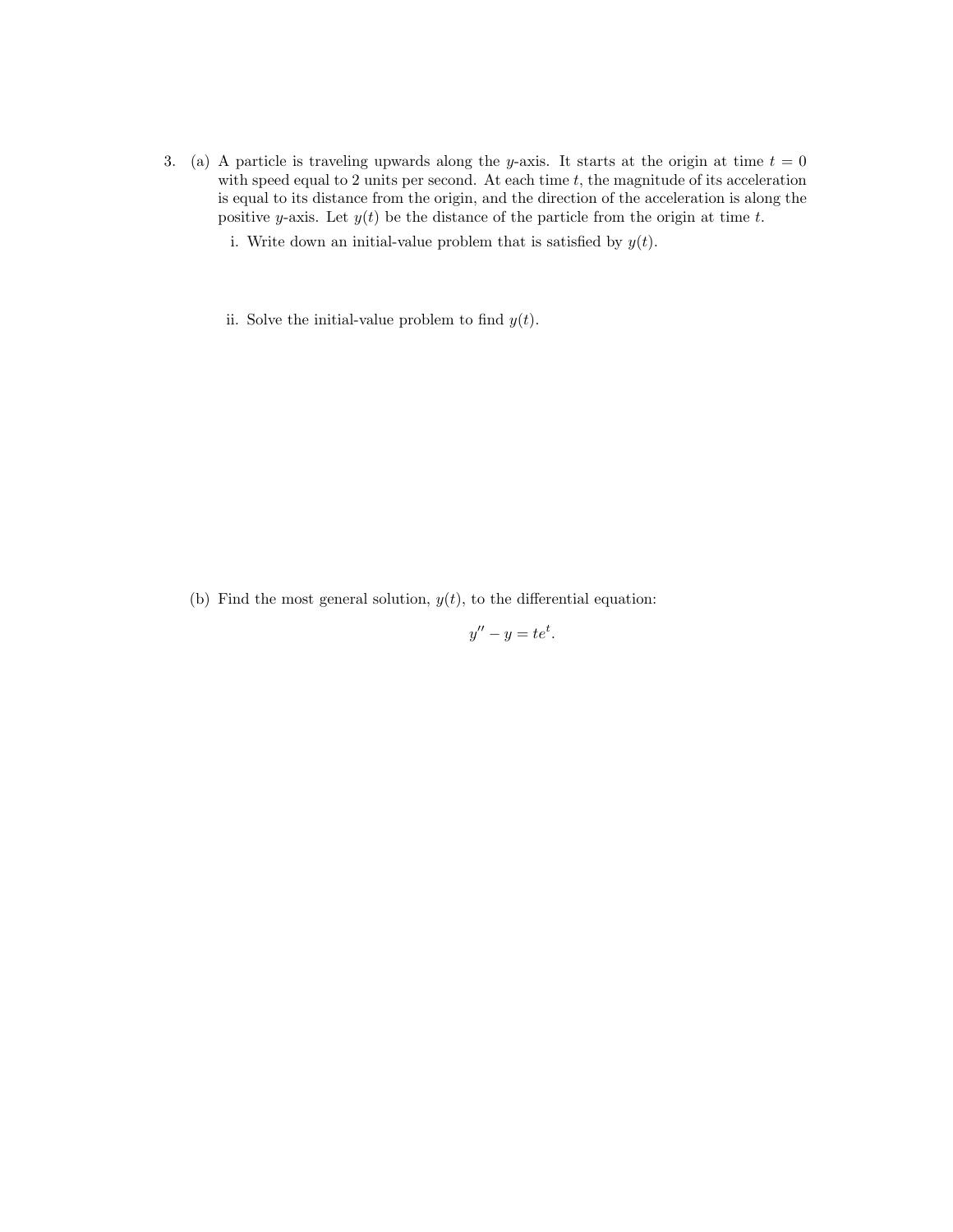4. (a) Consider the quadrilateral with vertices  $A = (1,0), B = (5,3), C = (8,7),$  and  $D =$ (4, 4). Show that the line segment  $\overline{AC}$  is perpendicular to the line segment  $\overline{BD}$ .

(b) Use vectors to show that any angle inscribed in a semicircle is a right angle. That is, show that  $\angle ACB$  is a right angle where C is any point on the circle, AB is a diameter, and  $O$  is the center.

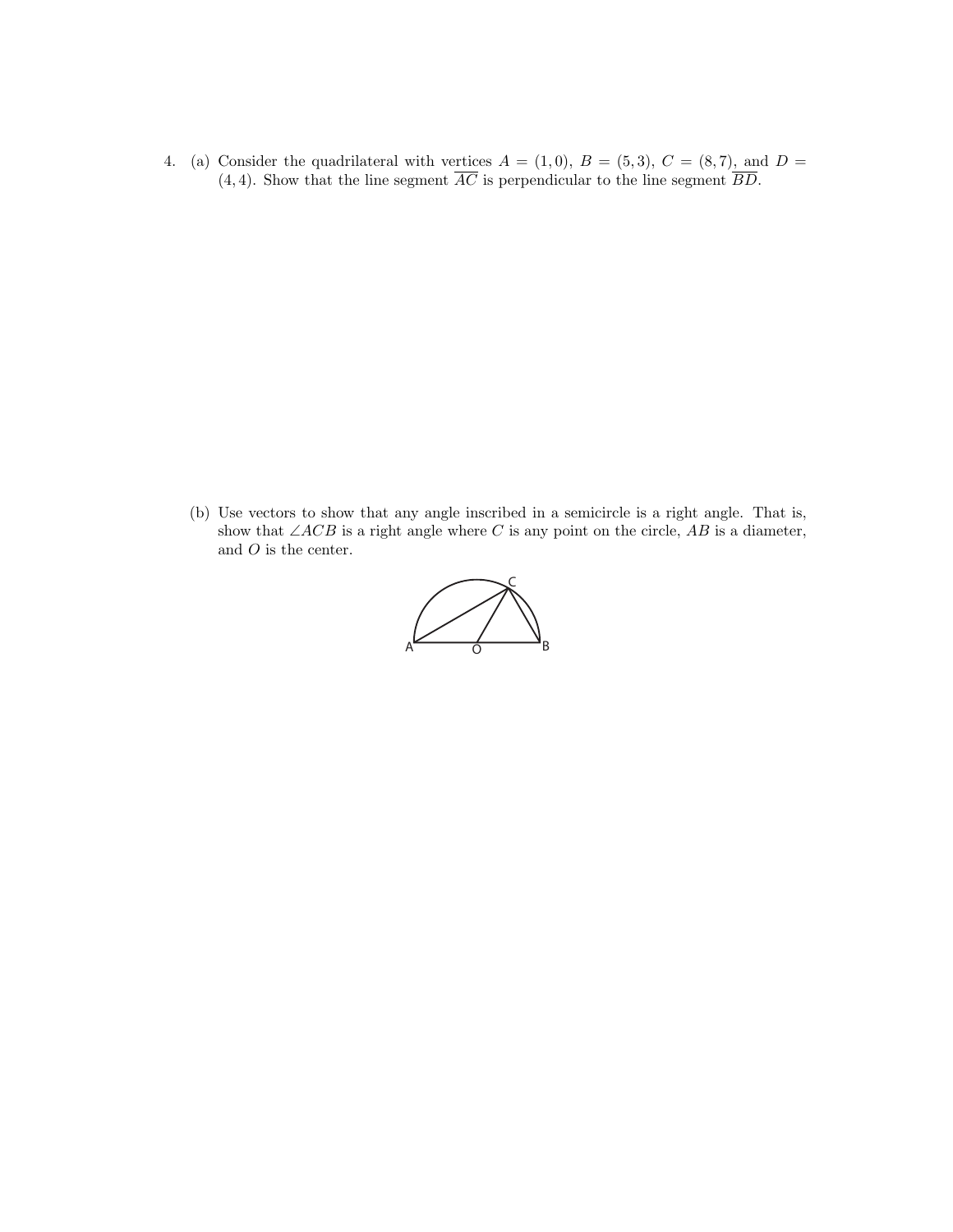5. (a) Find the length of the curve parameterized by

$$
\mathbf{r}(t) = (\cos^3 t)\mathbf{i} + (\sin^3 t)\mathbf{j}, \qquad 0 \le t \le \frac{\pi}{2}.
$$

(b) Find the length of the curve that is the graph of

$$
y = \frac{2}{3} (x^2 - 1)^{3/2}, \quad 1 \le x \le 3.
$$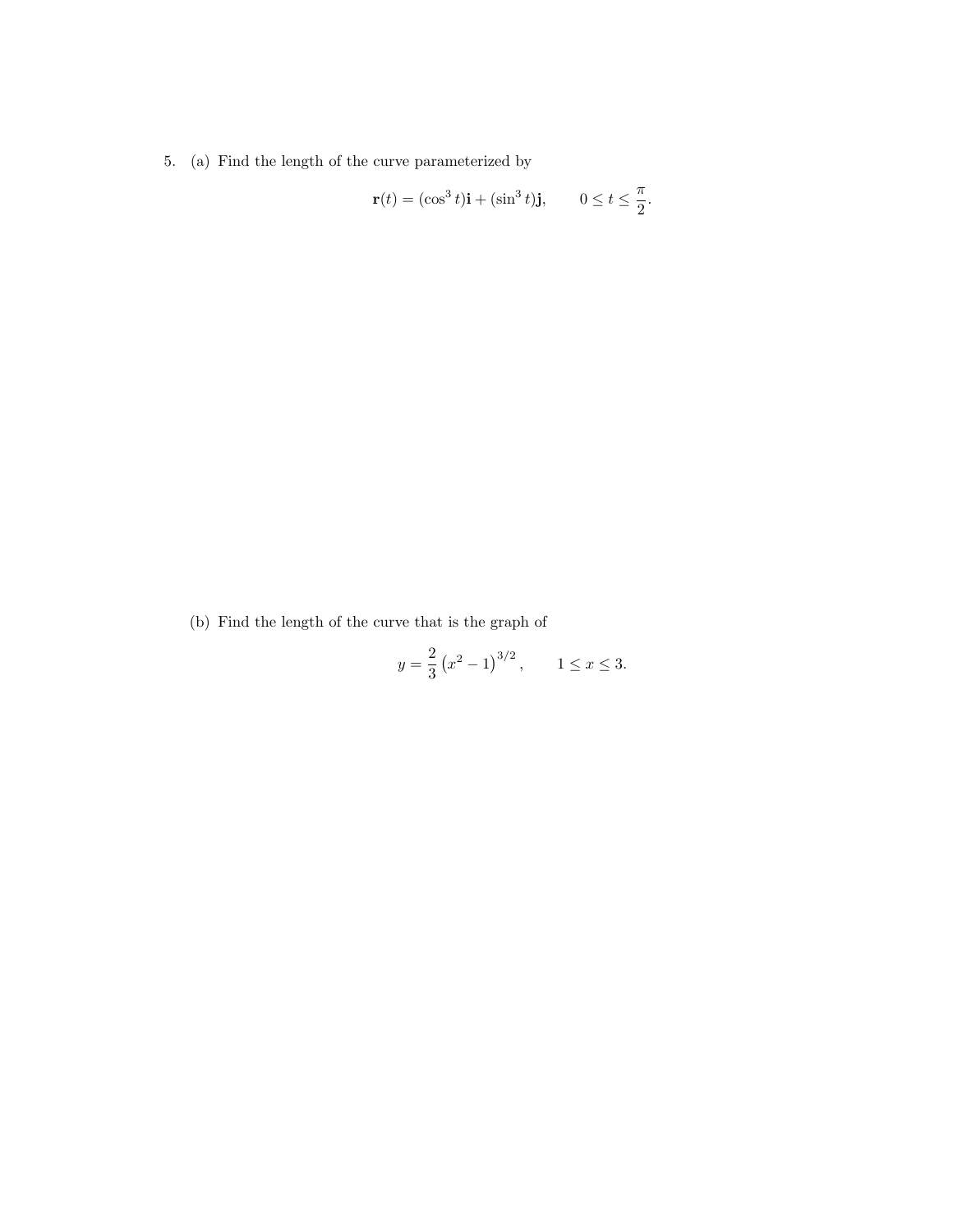6. Two particles,  $A$  and  $B$ , move through space. At time  $t$  (measured in seconds), the position of A is

$$
\langle 2+t, -2+2t, 3-t \rangle
$$

and the position of  $B$  is

$$
\langle 2 - 4t + t^2, -2 + 7t - t^2, 3 - 6t + t^2 \rangle.
$$

(Each component is measured in feet.)

(a) Is there a time  $t > 0$  at which the particles are moving in the same direction?

(b) At a certain time  $t > 0$  the two particles collide. Find this time.

 $(c)$  What is the magnitude of the acceleration of  $B$  at the time of collision?

(d) How far does A travel in the one second before the collision?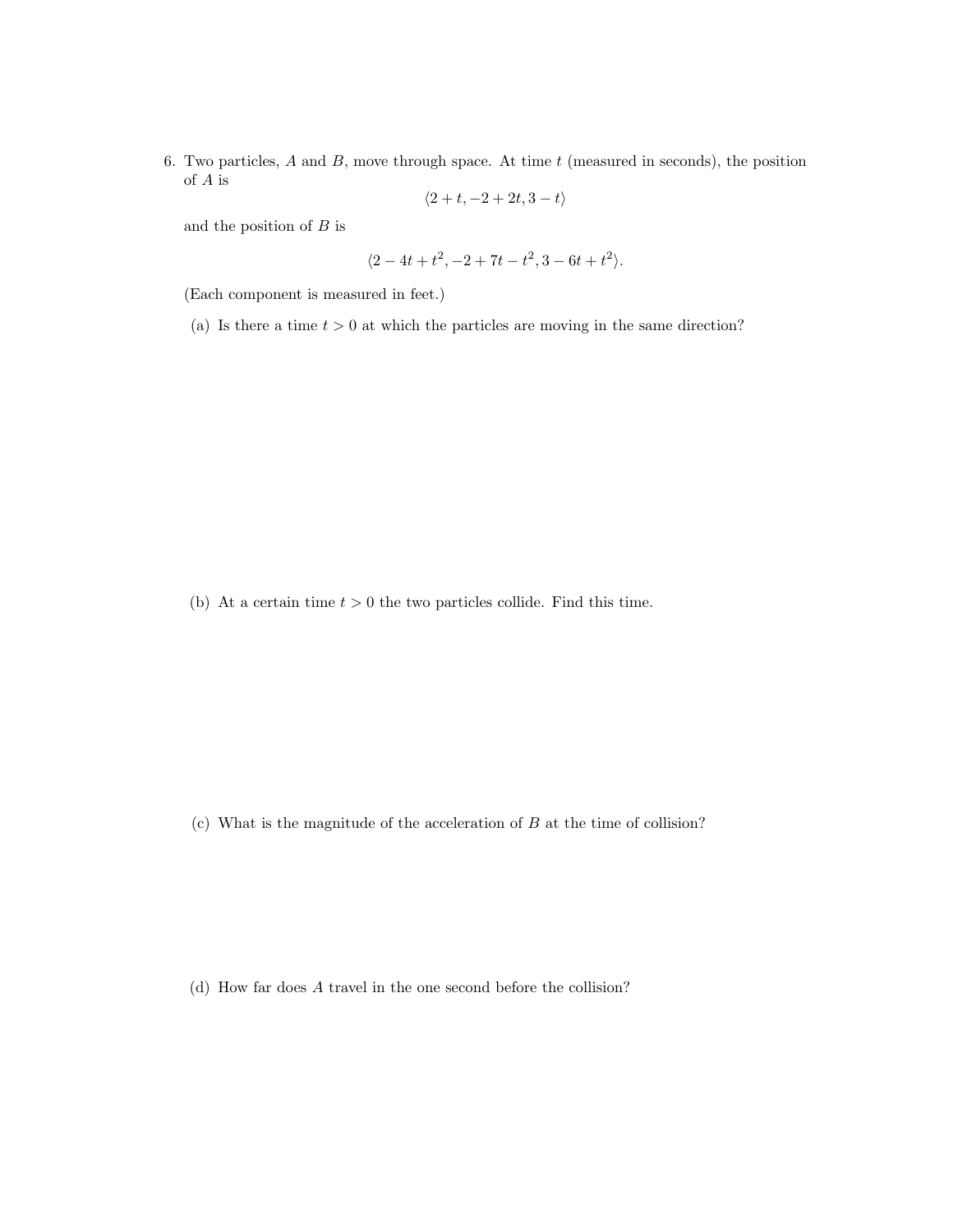7. Material for the top of a rectangular box costs \$3 per square foot. Material for the bottom and four sides costs \$5 per square foot. What is the largest volume the box can have if the total cost of material for the box is \$96?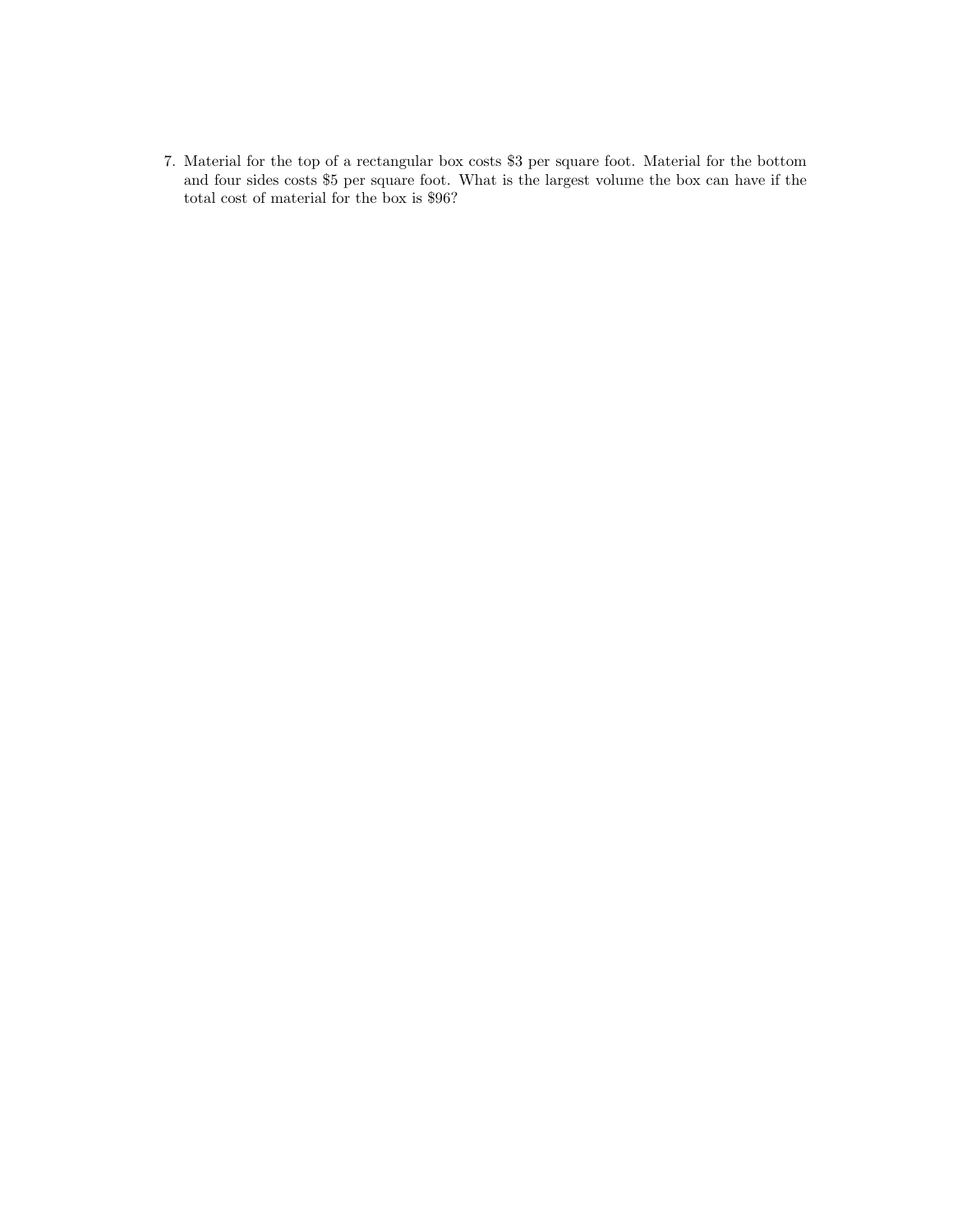## 8. Evaluate

$$
\iiint_E e^{\sqrt{x^2 + y^2 + z^2}} dV
$$

where E is the solid region in the first octant  $\{(x, y, z)|x \geq 0, y \geq 0, z \geq 0\}$  enclosed by  $x^2 + y^2 + z^2 = 9.$